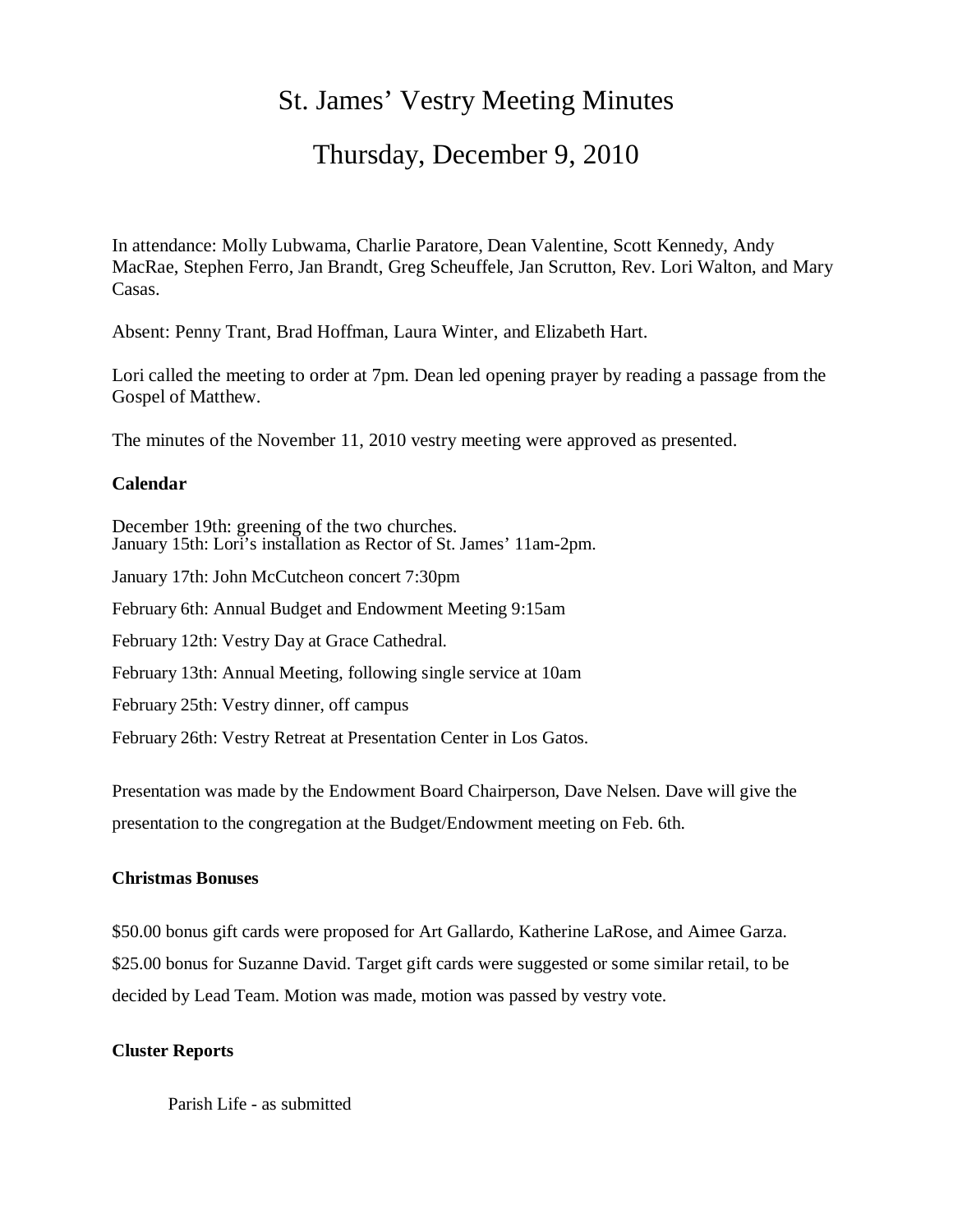Worship and Christian Formation - as submitted

Social Ministries and Congregational Care - as submitted

Communication and Evangelism - An advertisement regarding Christmas service times was taken out with Tri-City Voice for \$42.00. The Ad runs for 2 weeks, printed on Tuesday Dec. 14th and 21st. Spoke with Patricia Carrol at St Claire's regarding Church Directory, no decision has been made yet.

Facilities - as submitted

Vestry approved via an email vote, the repair of a broken water pipe.

Lead Team - as submitted

Annual Report - review last years reports (you can view on website), under each cluster. Ask each group in your cluster to write a report. All reports are due Jan 9th.

#### **Financial Report**

Starting January 2011 the flower/sanctuary candle donations will no longer be in Altar Guild SI but will remain in the Operating Fund.

January 4, 2011 is the deadline for all reimbursements.

Jan Scrutton will send an email to congregation requesting group reports and reimbursement requests, by the end of 2010.

Draft #2 Budget for 2011 was presented

#### **Housing Allowance**

Annually each December, the Rector is required to stipulate and the Vestry resolves by motion what portion of the rector's annual salary they wish to be declared as housing allowance. Lori has declared \$23,000 as housing allowance.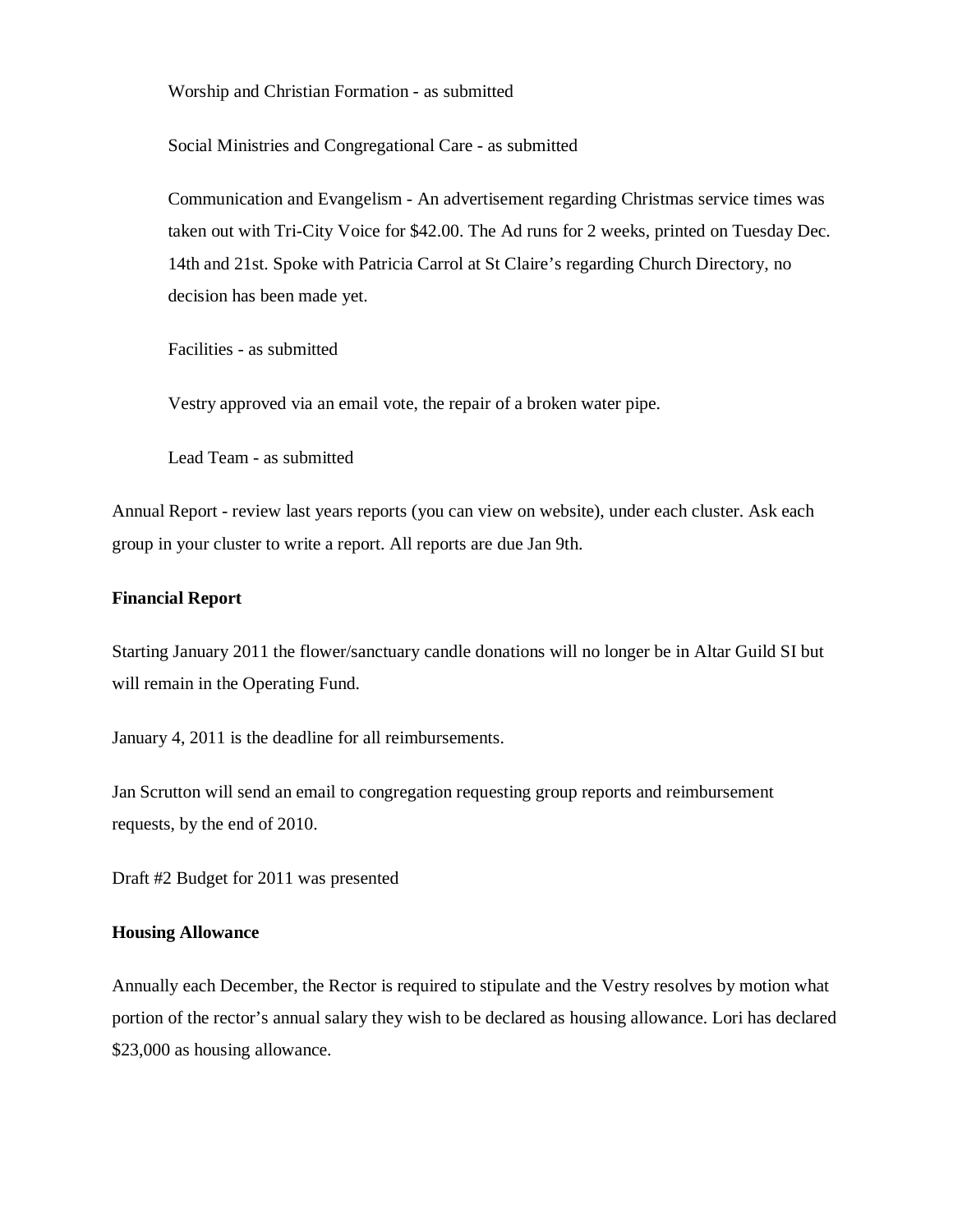Lori presented a Historic Stewardship Trends @ St. James vs. Diocesan Averages

### **Rector's Report**

Met with Worship Committee Rev. Jim McCleod will assist at 7pm Christmas Eve service Rev. Karin White will assist at 11pm Christmas Eve service Christmas banner will be hung on December 12th. (one Christmas banner can not be found) Aimee Garza will be working on weekly projected service for big church. Pastoral care: Lori visited two parishioners, one in the hospital and one recooperating at home. Lori met with Dave Nelsen, re: Endowment Committee. Lori opened a checking account for the Rector's discretionary fund. Adult Faith Formation, John Maloney has stepped down from chairing FF. Lori is looking for a new chairperson. Lori is looking at ways to divide the yahoo group into a weekly email group and a special announcement group in which member can unsubscribe. St. James' is not on Bishop Marc's visitation schedule for 2011. Three new families have been attending services at St. James'. Lori will set up a welcoming and moving forward, as part of the St James' community, packet.

Meeting closed with Compline, led by Lori.

Faithfully submitted,

Mary Casas, Jr. Warden

### **Cluster Reports**

### **Worship and Christian Education Report:**

A new organ for the Little church was purchased for \$4575 including disposal of the old. Installation is happening on Dec 13.

Advent wreaths making took place last weekend and 20 wreath were made.

Classes on the traditional Advent hymns are in progress, the first one was this Sunday. If you missed it, plan on attending the last one next Sunday during Faith Formation hour. The classes are centered around the history of the hymns and how they related to our lives.

Las Posadas celebration was this past Sunday. It was attended by about 75 parishioners and their families. Everyone had a great time. Music Entertainment was provided by  $8<sup>th</sup>$  grade students from a San Jose school where John Maloney teaches music.

Lori met with the Eucharist Ministers and the Worship committee thin month.

Greening of the church for Christmas is scheduled for Dec 19 beginning at 12 pm and includes a potluck. Please plan on joining us on that day; the more the merrier.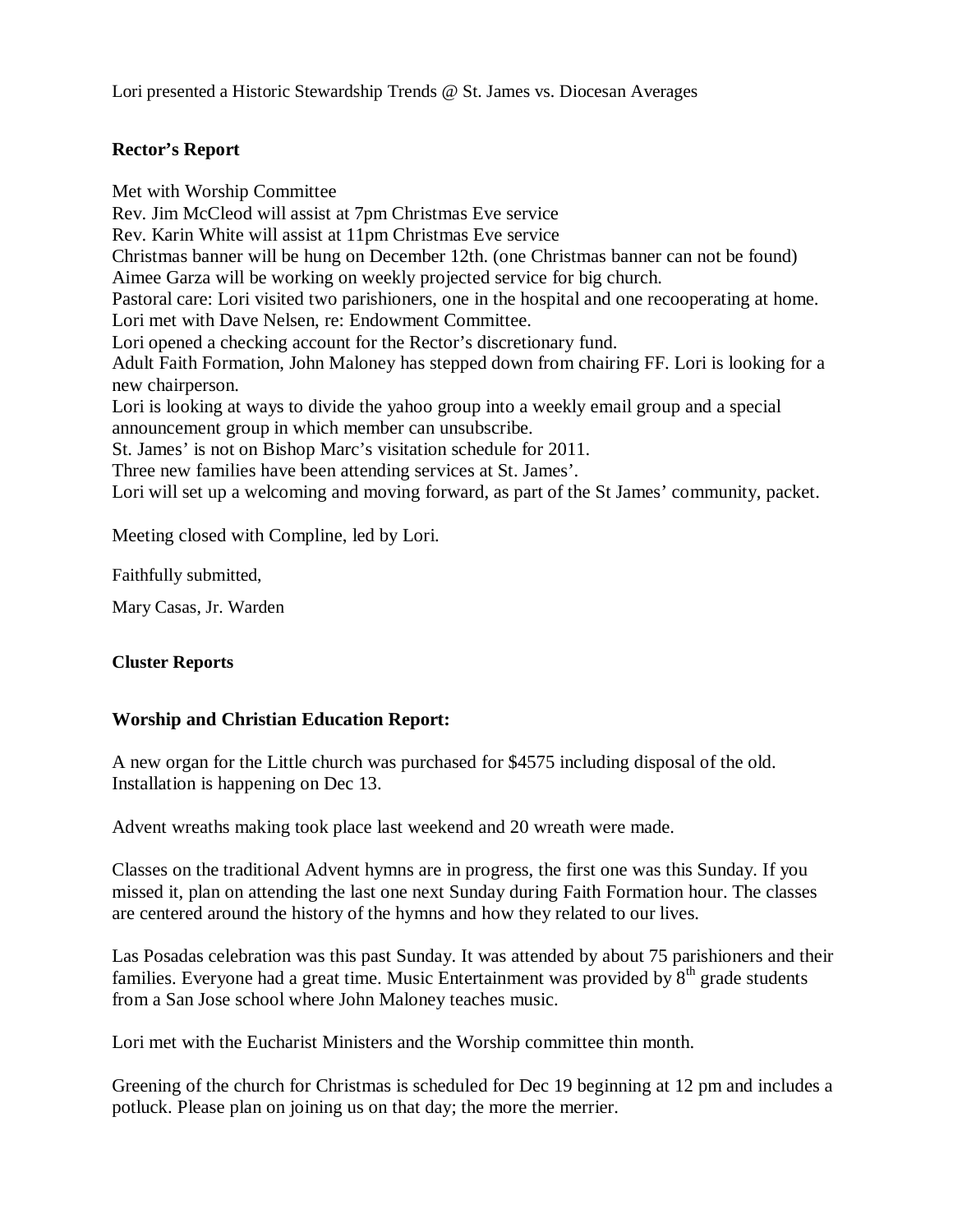Altar Guild will have their annual breakfast get together on Saturday Dec 11, 2010 at 9 a.m.

Children's pageant and Carols will be at 4 pm on Christmas Eve, Dec 24. Please encourage the young people in your life to participate; they will love it. The Pageant will be followed by a family service at 7 pm and Eucharist with Carols at 10:30 pm.

There will be only one service on Christmas day at 10 a.m. and one service on December  $26<sup>th</sup>$  at the same time.

Submitted by,

Laura and Molly

## **Parish Life Report for December Meeting Dated: December 6, 2010**

Currently we have no events happening for December, but will help with other events as needed. We are looking to next year and how we can provide information to the new Parish Life Vestry members with current contacts and changes and the proposed calendar of events.

We are trying to revamp the kitchen supply inventory situation and see how to better purchase, for cost and quantity with the storage limitations, and also seeing if we can find additional or alternate storage area for what is now kept in the Parish Hall storage closet. This closet stores many things that could possibly be put in other spots and we are looking to see what might work best and see what space is available.

Respectfully submitted,

Penny Trant

Dean Valentine

## **Facilities**

The new windows have been installed in the Big Church. We've gotten many compliments on how great they look! The contractor was Larsen Construction from Hayward. They were very professional throughout the entire process, and proved to be a good choice when selecting from the various bids.

We had a broken underground water supply pipe last week. Thanks to those of you who did vote for this sudden expenditure. Fortunately, it was repaired quickly and was not very expensive. If it had been beneath our new concrete, things would have been much worse!

The Canterbury Room lighting has been upgraded, and now provides much better lighting. This is part of our long range plan to improve conditions throughout the campus, and enabling us to become more "GREEN".

Smoke detectors have been installed in EB1.